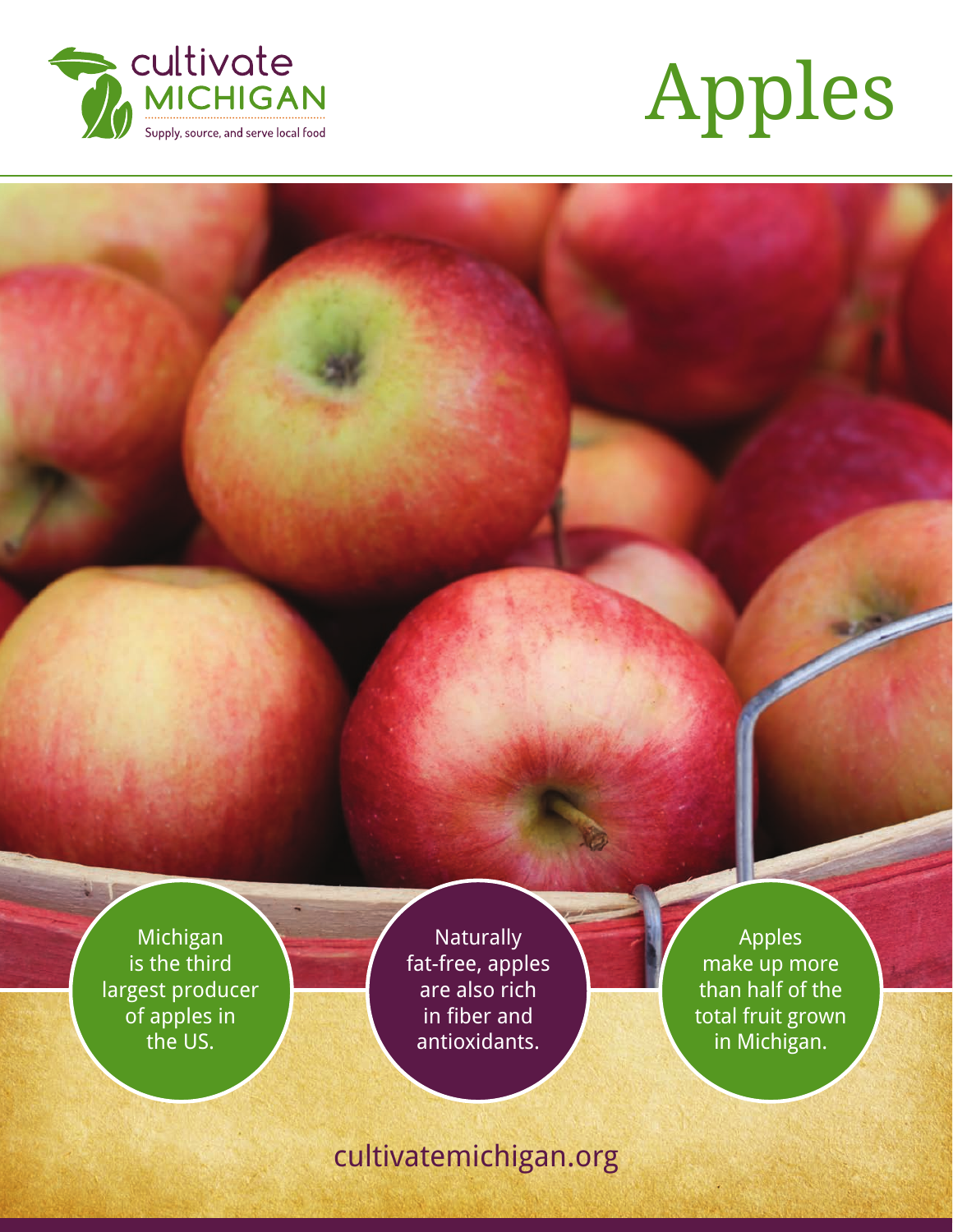

Shorter days and changing leaves means that fall is upon us. This season is also the best time to find fresh Michigan apples. Few experiences can top making a trip to the local apple orchard, drinking some fresh-squeezed cider, and taking home a peck of U-pick Paula Reds. With the help of this guide, you can bring a taste of the season to your institution and even serve the Paula Red, Honeycrisp and Golden Delicious apples grown at the local orchard down the road. As the third largest apple producing state in the nation, it just makes sense for Michigan schools, hospitals and other institutions to source Michigan apples fresh in season and throughout the year.

The Michigan Apple Toolkit provides resources to help make it easier for institutions to find, buy and use this delicious fruit. Learn how to purchase apples from distributors or directly from farmers, find recipes that have been tested and perfected by food service staff members, and use the marketing materials to share the results of your efforts with staff members, eaters and communities. Then track your local purchases through the Cultivate Michigan Dashboard as we work towards reaching the goal of 20% Michigan foods in all Michigan institutions by 2020.

### **Quick Tips and Facts about Apples**

- **Fact:** More than nine million apple trees are in commercial production on 850 farms in Michigan. 1
- **Fact:** Michigan apples are available nearly year-round thanks to controlled atmosphere storage facilities. 2
- **Nutrition Tip:** Crunchy, juicy apples keep teeth healthy and scrub away stains over time. Consuming their rough, fibrous texture and natural tannins, followed by a rinse of water, make apples ideal for cleaning and brightening teeth. 3
- **Nutrition Tip:** Apples contain antioxidants and flavonoids that have been linked to decreased risk of certain types of cancers. 4
- **Fact:** Apples are the most valuable tree crop in the state and is worth more than half of the entire tree fruit industry in Michigan. 5
- **Safe Handling:** Store apples away from other aromatic fruits and vegetables as the fruit's porous skin can allow other flavors to penetrate its flesh. 6

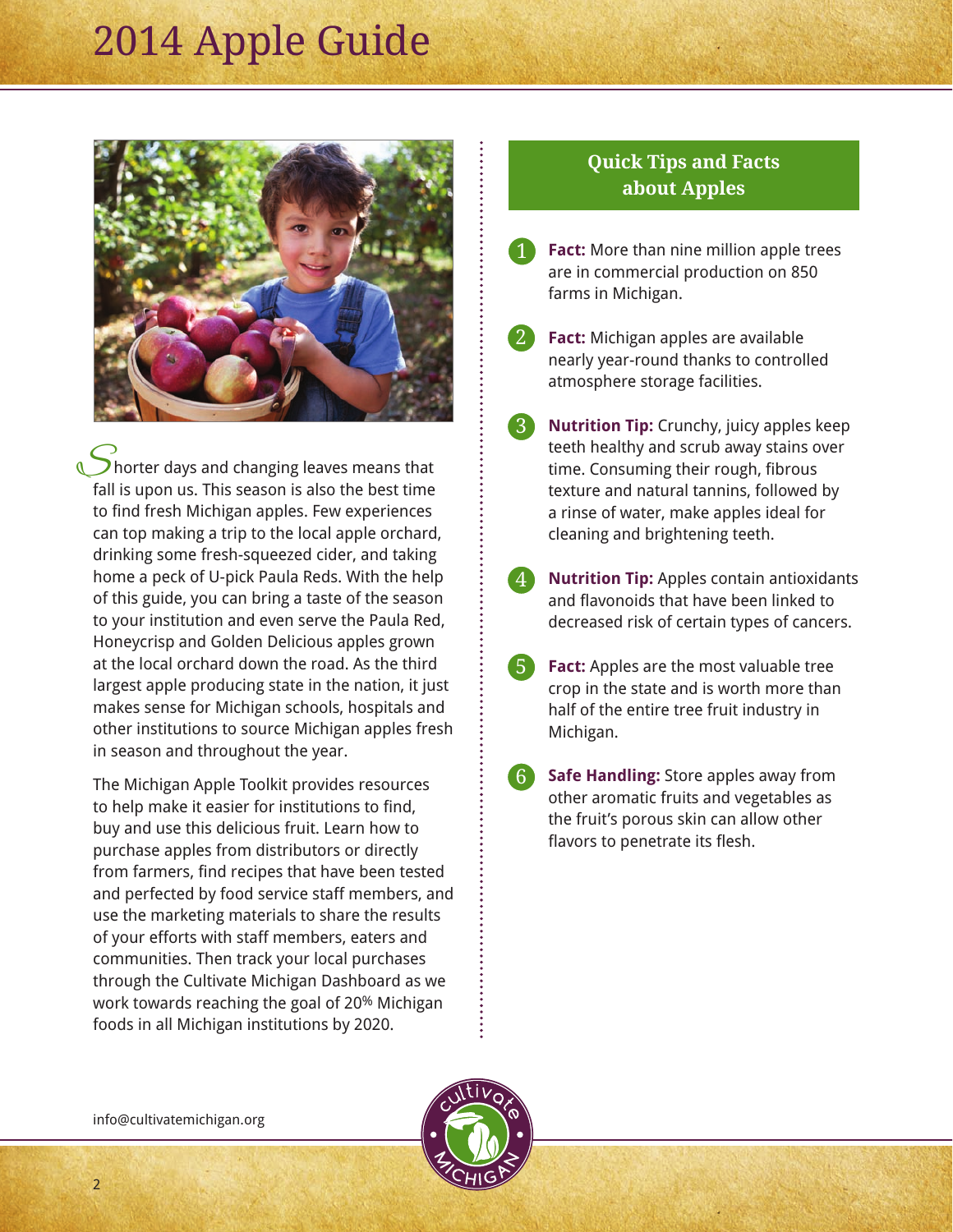## **Providing delicious Michigan apples all year long**

One of the most enjoyable experiences a person can have is biting into a sweet, juicy, freshly picked apple. However, because of the nature of the fruit and its small harvest window in Michigan, apple growers and packers use state-of-the-art storage systems throughout the winter months and into the following spring to maintain the same level of freshness as the day the apples were picked. Controlled atmosphere storage (CAS) facilities around the state are packed to the brim each fall harvest and slowly emptied over the course of the year in response to demand. How long Michigan apples are available from storage depends on the size of the season's harvest. The "controlled atmosphere" (lower oxygen and higher carbon dioxide levels) reduces the fruit's metabolic activity and its sensitivity to ethylene, which can hasten fruit softening and color change. By putting the apples to "sleep", or in a state of hibernation in storage, peak quality and freshness can be maintained for months.

## **A variety for every taste and use!**

An ever-increasing number of apple varieties are now available. The table below shows many of the available varieties grown in Michigan, in addition to their taste profile, primary uses and timing of the typical harvest.

| <b>Variety</b>       | <b>Use</b>      | <b>Taste</b>               | <b>Typical Harvest</b> |
|----------------------|-----------------|----------------------------|------------------------|
| Empire               | Fresh and baked | Combination sweet and tart | Mid-September          |
| Fuji                 | Fresh and baked | Sweet and crunchy          | Mid-September          |
| Gala                 | Fresh and baked | Sweet and crunchy          | <b>Early September</b> |
| <b>Ginger Gold</b>   | Fresh           | Sweet-spicy and firm       | Late August            |
| Golden Delicious     | Fresh and baked | Sweet and firm             | <b>Early September</b> |
| <b>Braeburn</b>      | Fresh and baked | Mildly sweet and crispy    | Late October           |
| Honeycrisp           | Fresh           | Sweet, crisp, and juicy    | Mid-September          |
| Ida Red              | Fresh and baked | Tart, firm and juicy       | Late October           |
| Jonagold             | Fresh and baked | Sweet, firm and juicy      | Late September         |
| Jonathan             | Fresh and baked | Sweet-spicy                | Mid-September          |
| McIntosh             | Fresh and baked | Sweet-tart and juicy       | Mid-September          |
| Paula Red            | Fresh and baked | Sweet-tart and juicy       | Late August            |
| <b>Red Delicious</b> | Fresh           | Sweet, juicy and crunchy   | Late September         |
| Rome                 | Fresh and baked | Mildly tart and juicy      | Late September         |

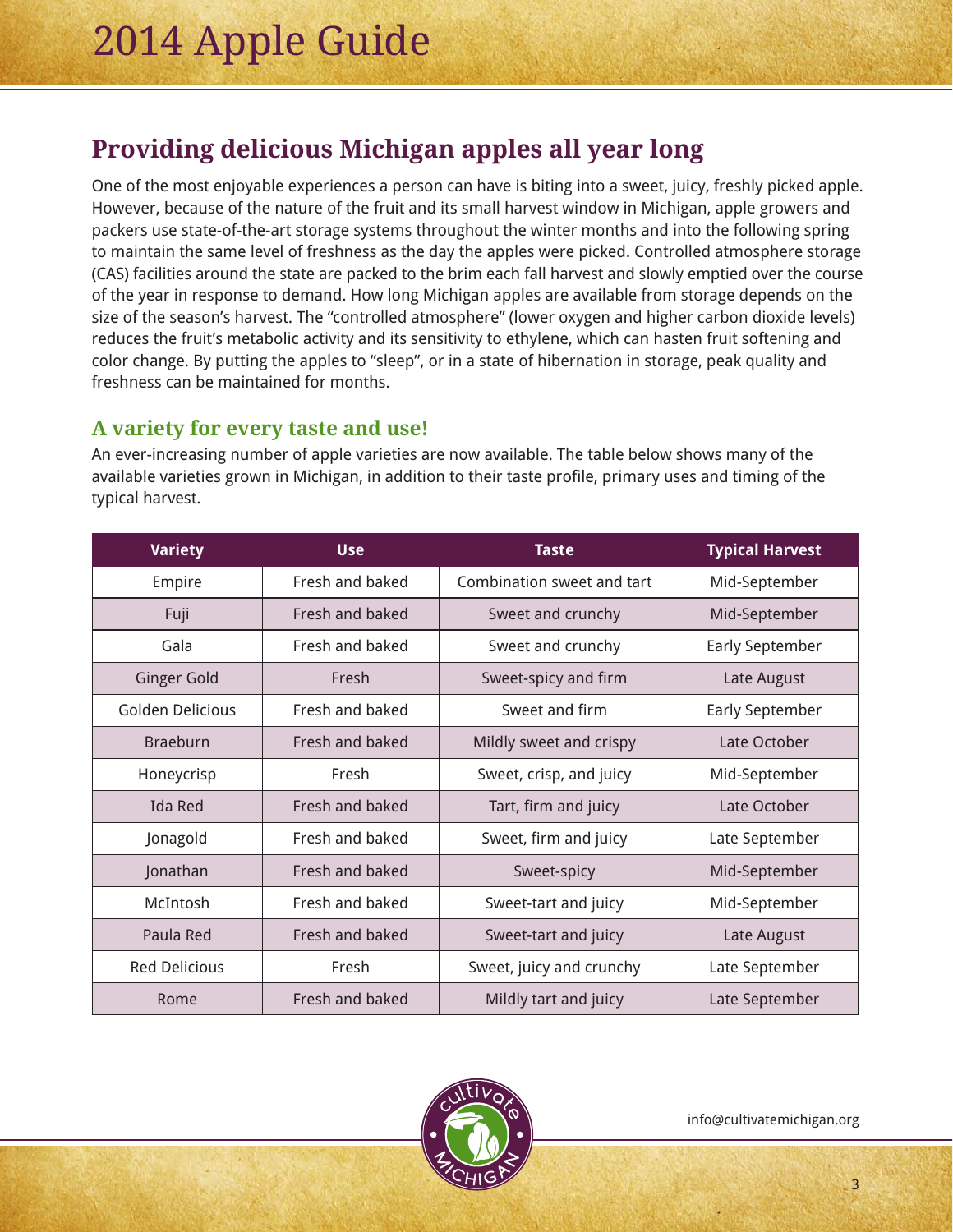On the following pages, you will find item descriptions, pack sizes, seasonal availability and item codes for several varieties of fresh apples. This information is categorized by the size of the supplier/distributor. Contact information is listed for each supplier to help make it easier to find and buy Michigan apples when in season.

## **Full Service (Broadline) Distributors**

Several broadline distributors provide Michigan institutions with Michigan-grown apples. Listed below are distributor names and contact information and the products offered by each.

### **Gordon Food Service**

Please call 800.968.4164 and provide an item/produce number to receive pricing and purchasing information. You may also visit www.gfs.com for more details.

| <b>Item</b>                     | <b>Pack</b>               | <b>Item Code</b> | <b>Availability</b> |
|---------------------------------|---------------------------|------------------|---------------------|
| <b>Apple Variety</b>            | 40 pounds / 138-163 count | 608662           | October - March     |
| Apple Golden Delicious          | 40 pounds / 138 count     | 597481           | October – March     |
| Apple Red Delicious             | 40 pounds / 113 count     | 197696           | October - April     |
| Apple Red Delicious             | 40 pounds / 138 count     | 201456           | October – March     |
| Apple Red Delicious             | 40 pounds /175 count      | 100105           | October – March     |
| Apple Red Delicious Poly Bag    | 8-5 pounds                | 542105           | October - April     |
| Apple Red Delicious             | 20 count                  | 597066           | October – March     |
| Apple Red Delicious Extra Fancy | 40 pounds / 88 count      | 100045           | October - April     |
| Apple Fuji                      | 40 pounds / 100 count     | 735612           | October - April     |
| Apple Gala                      | 40 pounds / 100 count     | 197718           | October - March     |
| Apple Golden Delicious          | 40 pounds / 88 count      | 688730           | October - April     |
| Apple Honeycrisp                | 40 pounds / 80 count      | 680830           | October - January   |
| Apple Ida Red                   | 40 pounds /100 count      | 823270           | October – March     |
| Apple Jonathon                  | 40 pounds / 100 count     | 827710           | October - April     |
| Apple McIntosh                  | 40 pounds / 100 count     | 827760           | October - April     |
| Apple Red Delicious             | 40 pounds                 | 688690           | October - April     |
| Apple Variety                   | 40 pounds / 100 count     | 197726           | October - April     |
| <b>Apple Variety Bulk</b>       | 40 pounds /113-138 count  | 810730           | October - April     |

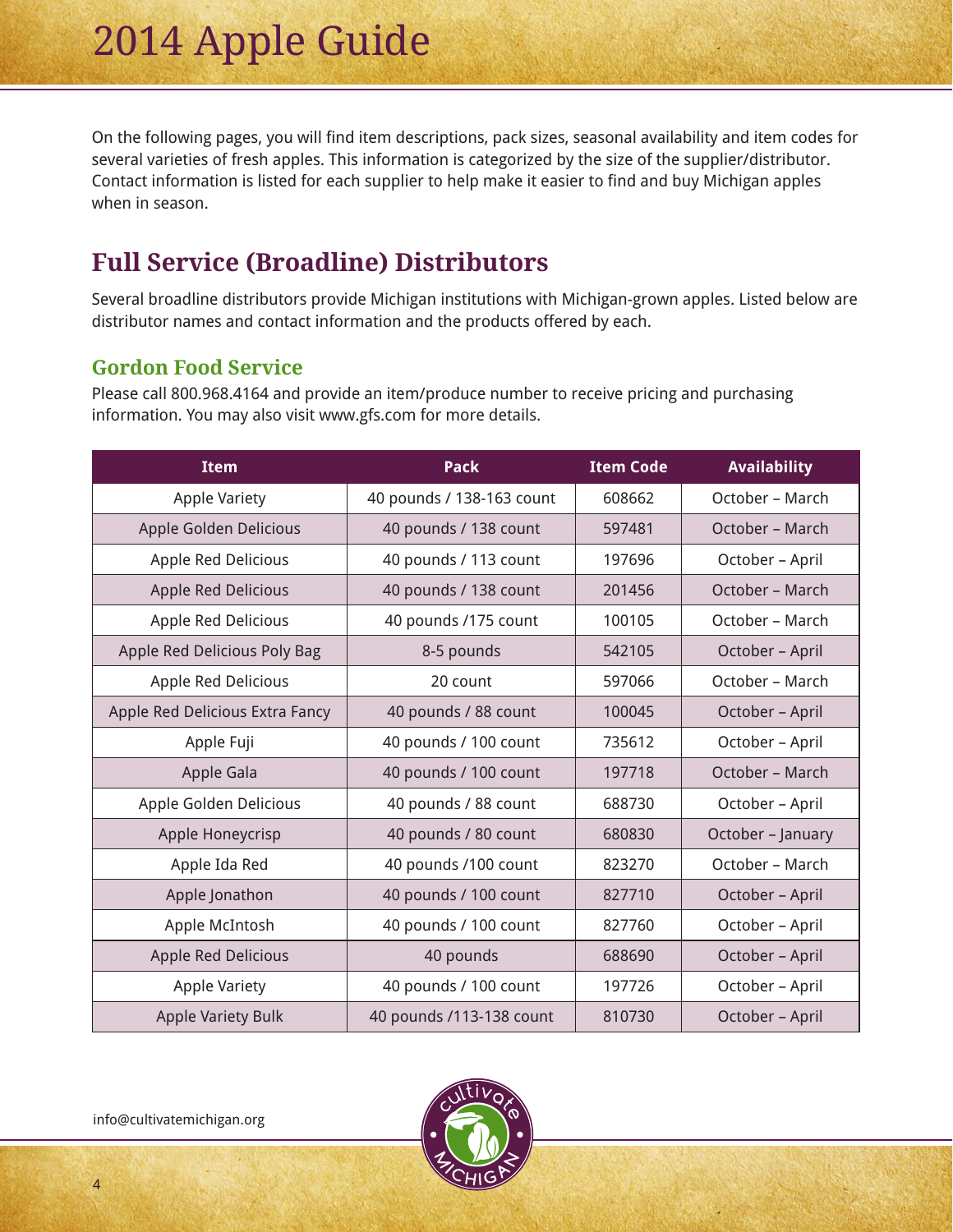## **Sysco (Grand Rapids)**

Be sure to contact your Sysco Representative for all Michigan Produce Items (MIPRO). You may also visit www.syscogr.com for more information.

| <b>Item</b>                | <b>Pack</b>         | <b>Item Code</b> | <b>Availability</b>  |
|----------------------------|---------------------|------------------|----------------------|
| Apples Fuji                | 40 pounds/100 count | 6671889          | October - May        |
| Apples Fuji                | 1/16 pounds         | 7916776          | October - May        |
| Apples Braeburn            | 40 pounds/100 count | 6671893          | October - May        |
| <b>Apples Empire</b>       | 40 pounds/100 count | 6671574          | October - May        |
| Apples Gold Delicious      | 40 pounds/100 count | 6671574          | September - May      |
| Apples Gold Delicious      | 1/16 pounds         | 7916602          | September - May      |
| Apple Jonathan             | 40 pounds/100 count | 7125350          | September - May      |
| Apple Jonathan             | 1/16 pounds         | 7916651          | September - May      |
| Apple Red Delicious        | 40 pounds/88 count  | 6671646          | September - May      |
| Apple Red Delicious        | 1/16 pounds         | 7916651          | September - May      |
| Apple Red Delicious        | 40 pounds/100 count | 6671657          | September - May      |
| <b>Apple Red Delicious</b> | 1/16 pounds         | 7916663          | September - May      |
| Apple Red Delicious        | 40 pounds/113 count | 6671750          | September - May      |
| <b>Apple Red Delicious</b> | 40 pounds/138 count | 6671707          | September - May      |
| Apple Rome                 | 40 pounds/100 count | 7125376          | September - May      |
| Apple Gala                 | 40 pounds/100 count | 6671495          | September - May      |
| Apple Gala                 | 1/16 pounds         | 7916648          | September - May      |
| Apple McIntosh             | 40 pounds/100 count | 6671495          | September - May      |
| Apple McIntosh             | 1/16 pounds         | 7916616          | September - May      |
| Apple Honeycrisp           | 40 pounds/100 count | 6671511          | September - November |
| Apple Honeycrisp #2        | 40 pounds/100 count | 7189693          | September - November |
| Apple Jonagold             | 40 pounds/100 count | 6671776          | September - May      |
| Apple Jonagold             | 1/16 pounds         | 7916699          | September - May      |
| Apple Ida Red              | 40 pounds/100 count | 6671792          | September - May      |
| Apple Paula Red            | 40 pounds/100 count | 6671469          | August - September   |
| Apple Paula Red            | 1/16 pounds         | 7916508          | August - September   |

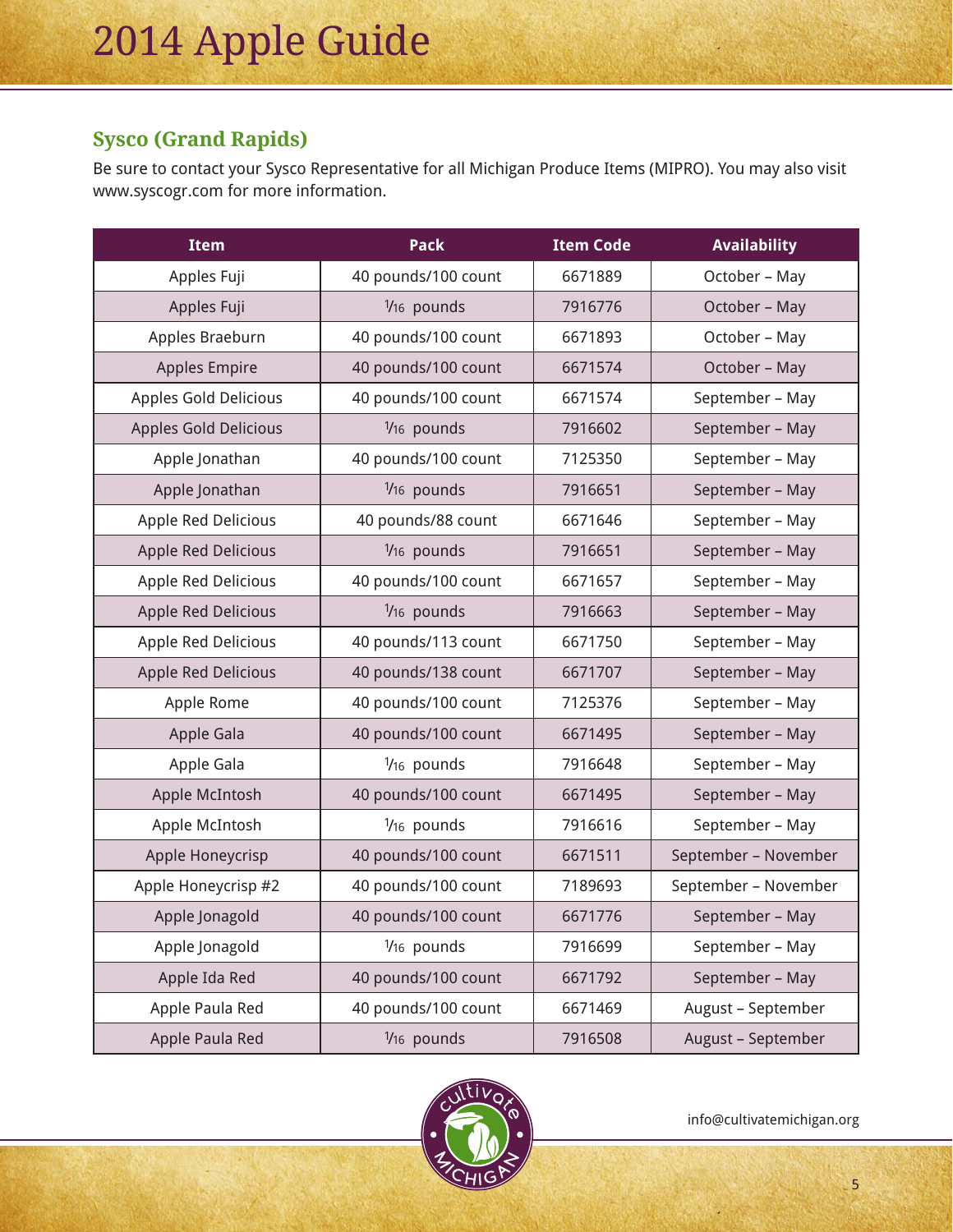## **US Foods**

Contact your sales representative or visit www.usfoods.com for more information.

| <b>Item</b>                 | Pack      | <b>Item Code</b> | Availability   |
|-----------------------------|-----------|------------------|----------------|
| Apples Braeburn             | 40 pounds | 2507119          | When in season |
| <b>Apples Red Delicious</b> | 40 pounds | 4037354          | When in season |
| Apples Gala                 | 40 pounds | 4852000          | When in season |
| Apples Golden Delicious     | 40 pounds | 8525461          | When in season |

## **Van Eerden Foodservice**

Please call 800.833.7374 for pricing/purchasing information or visit www.vaneerden.com for more details.

| Item                    | <b>Pack</b>           | <b>Item Code</b> | <b>Availability</b> |
|-------------------------|-----------------------|------------------|---------------------|
| Apples Red Delicious    | 40 pounds / 125 count | 000322           | When in season      |
| Apples Gala             | 40 pounds / 72 count  | 000761           | When in season      |
| Apples Golden Delicious | 40 pounds / 120 count | 006820           | When in season      |

# **Regional and Specialty Distributors**

These businesses tend to distribute food regionally and can provide Michigan apples to institutions located in their respective area. Contact each supplier directly to find out about their specific delivery area and product availability.

## **Allen Street Marketplace (Lansing)**

With more than 60 farms and food producers registered, the Exchange offers a full range of food products, including produce, meat, cheese, coffee, baked goods and other processed foods. Institutions can choose from many different organic and conventional apple products, which can be ordered and packed to any specification.

Current product inventory can be viewed and orders placed at www.allenmarketplace.localorbit.com. Orders placed by 7 p.m. Monday are fulfilled by Wednesday afternoon the same week. Questions about current product availability or purchasing should be directed to Neal Valley, Exchange Manager, at 517.999.3923 or exchange@allenneighborhoodcenter.org.

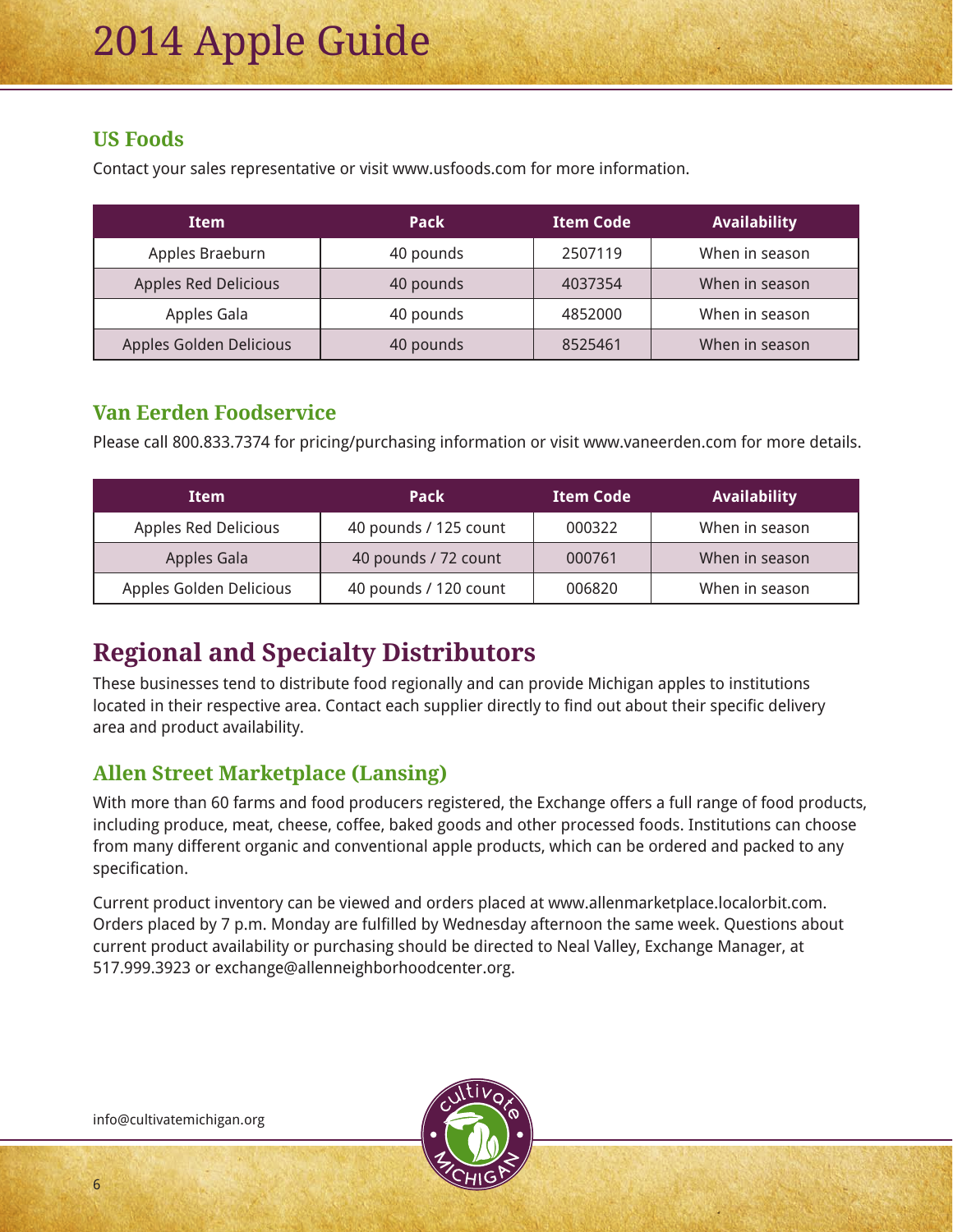### **BelleHarvest**

Founded by local, family-owned orchards, BelleHarvest has been marketing Michigan apples since 1957. They pack 14 different varieties utilizing an assortment of packaging options, all sized to meet the customer's needs. Varieties available include Paula Red, Gingergold, Gala, McIntosh, Honeycrisp, Empire, Cortland, Jonathan, Jonagold, Golden Delicious, Red Delicious, Ida Red, Rome and Fuji. Please call 800.452.7753 with inquires, or email to sales@belleharvest.com.

## **Cherry Capital Foods (Statewide)**

Cherry Capital Foods distributes only Michigan-made/-produced products within the state of Michigan. Please call 231.943.5010 ext. 1 or email sales@cherrycapitalfoods.com (include subject line "Farm to Institution") for more pricing/purchasing information. Join the Cherry Capital Foods mailing list for up-to-date product information at www.cherrycapitalfoods.com.

Cherry Capital Foods sources multiple varieties of apples from several Michigan orchards and have quantities available in Traypack (125-138 Count) and 40-pound bulk. Call or email for most up-to-date list of available varieties.

| <b>Item</b>        | <b>Pack</b>               | <b>Availability</b> |
|--------------------|---------------------------|---------------------|
| Paula Red          | 40 pounds / 125-138 count | August - September  |
| <b>Ginger Gold</b> | 40 pounds / 125-138 count | August - September  |
| Gala               | 40 pounds / 125-138 count | September - May     |
| McIntosh           | 40 pounds / 125-138 count | September - May     |
| Zestar!            | 40 pounds / 125-138 count | September - May     |
| Honeycrisp         | 40 pounds / 125-138 count | September - May     |
| Empire             | 40 pounds / 125-138 count | October - May       |
| Cameo              | 40 pounds / 125-138 count | October - May       |
| <b>Braeburn</b>    | 40 pounds / 125-138 count | October - May       |
| Golden Delicious   | 40 pounds / 125-138 count | October – May       |

## **Current varieties:**

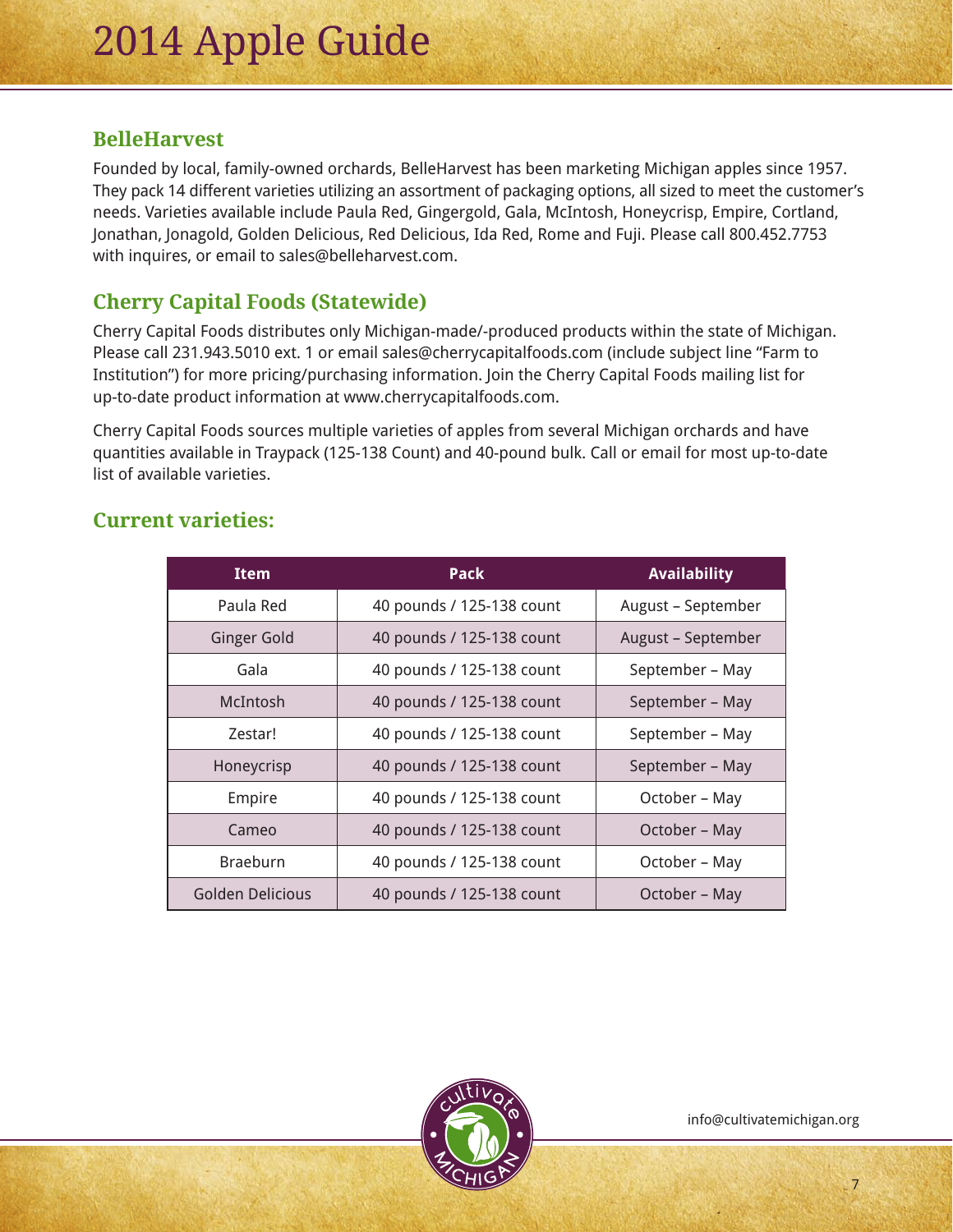## **Lumetta Produce, LLC (Southeast)**

Lumetta Produce stocks only Michigan products when they are in season. The company recommends asking for their weekly produce updates to know when certain products become available; this can be done by email or as a preference in your custom ordering templates. Please contact Sam at sam@lumettaproduce.com for more information.

## **Shelton's Wholesale Farm Co. (West Michigan)**

Please call 269.684.3230 to speak with Joe Shelton for a current list of available Michigan-grown apples.

## **Tedesco Produce Co. Inc. (Clinton Township)**

Please call 586.405.2080 to speak with Teddy Tedesco for a current list of available Michigan-grown apples.

## **West Michigan FarmLink (Grand Rapids)**

West Michigan FarmLink is an online wholesale food hub servicing the greater Grand Rapids area and connecting local area chefs, restaurateurs, institutions and schools with Michigan farmers and producers of good food products. Growers offer fresh apples on the FarmLink website starting in September and throughout the year as long as supplies last. Varieties available include Gala, Ginger Gold, Honeycrisp, McIntosh and Paula Red. Apples are packaged in quantities ranging from a half-peck to full bushels. Larger quantities can be sourced, as needed. Product offerings, growers and availability change weekly, so visit www.wmfarmlink.com or email info@wmfarmlink.com for up-to-date product listings and pricing. Growers interested in supplying products are welcome to contact FarmLink, as well.



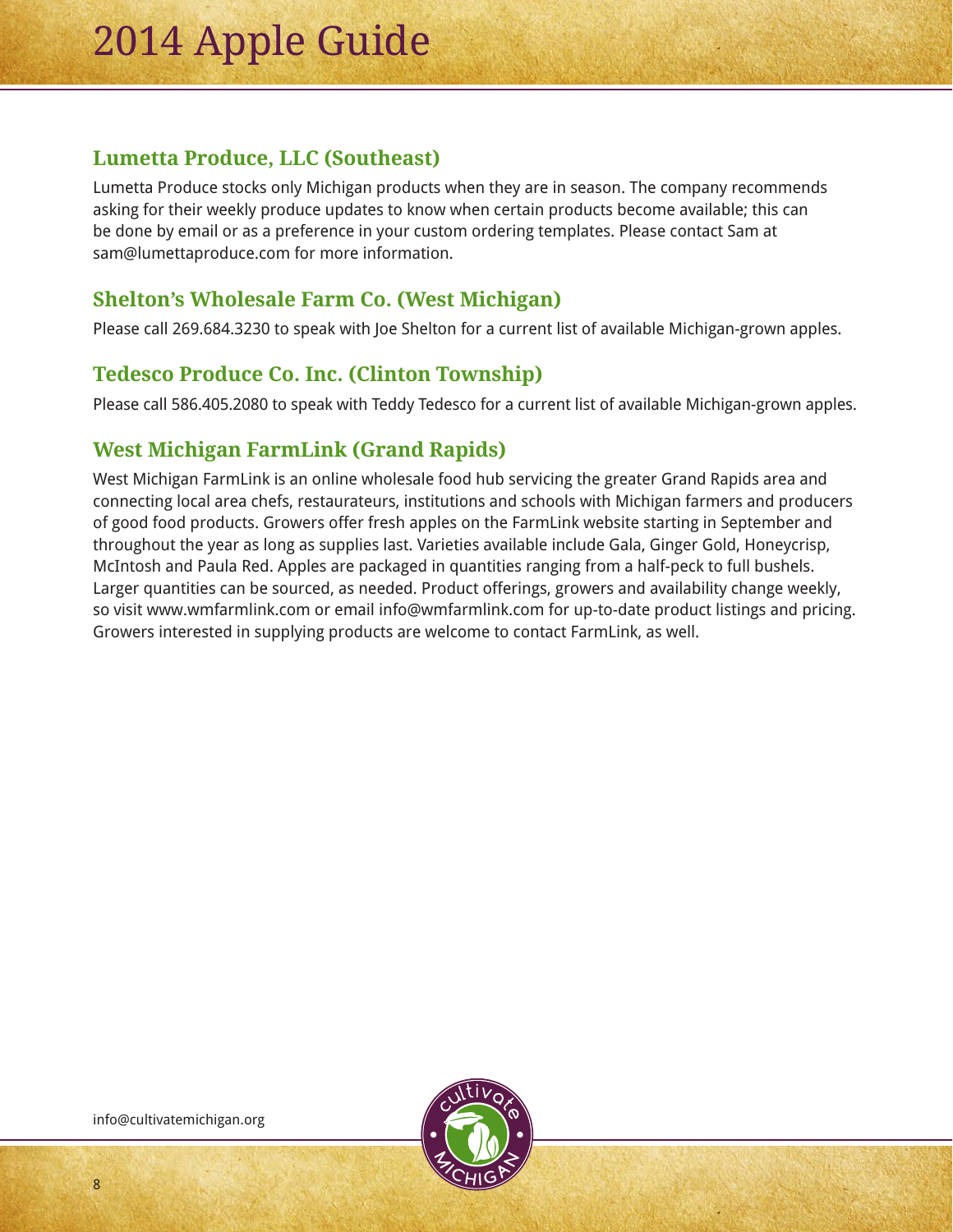## **Resources for Farm to Institution Support**

**MSU Center for Regional Food Systems**  http://foodsystems.msu.edu/

**Ecology Center**  http://www.ecocenter.org/healthy-food

**Michigan State University Extension** Locate your county MSU Extension office. http://www.msue.msu.edu

## **Resources for Linking with Local Farmers**

Many of the state's large-scale apple producers deal directly with produce brokers to sell their product. This can make it difficult for them to work one-on-one with a local school, hospital or university. Below is a list of statewide and regional resources to help you connect with local Michigan farmers who may be able to supply you directly with apples!

### *Statewide Resources*

#### **Local Harvest**

Locate farmers markets, family farms, community supported agriculture (CSA) and other sources of sustainably produced food. http://www.localharvest.org/

#### **Michigan MarketMaker**

This interactive mapping system links producers and consumers in Michigan. http://mimarketmaker.msu.edu/

**Michigan Farmers Market Association** Find the locations of farmers markets across the state. http://mifma.s434.sureserver.com/find-a-farmers-market/

#### **Michigan Food and Farming Systems (MIFFS)**

MIFFS connects beginning and historically underserved farmers to resource opportunities. http://www.miffs.org

#### **Natural Resources Conservation Service**

This site provides a listing of county and state service offices. http://1.usa.gov/1kMidud

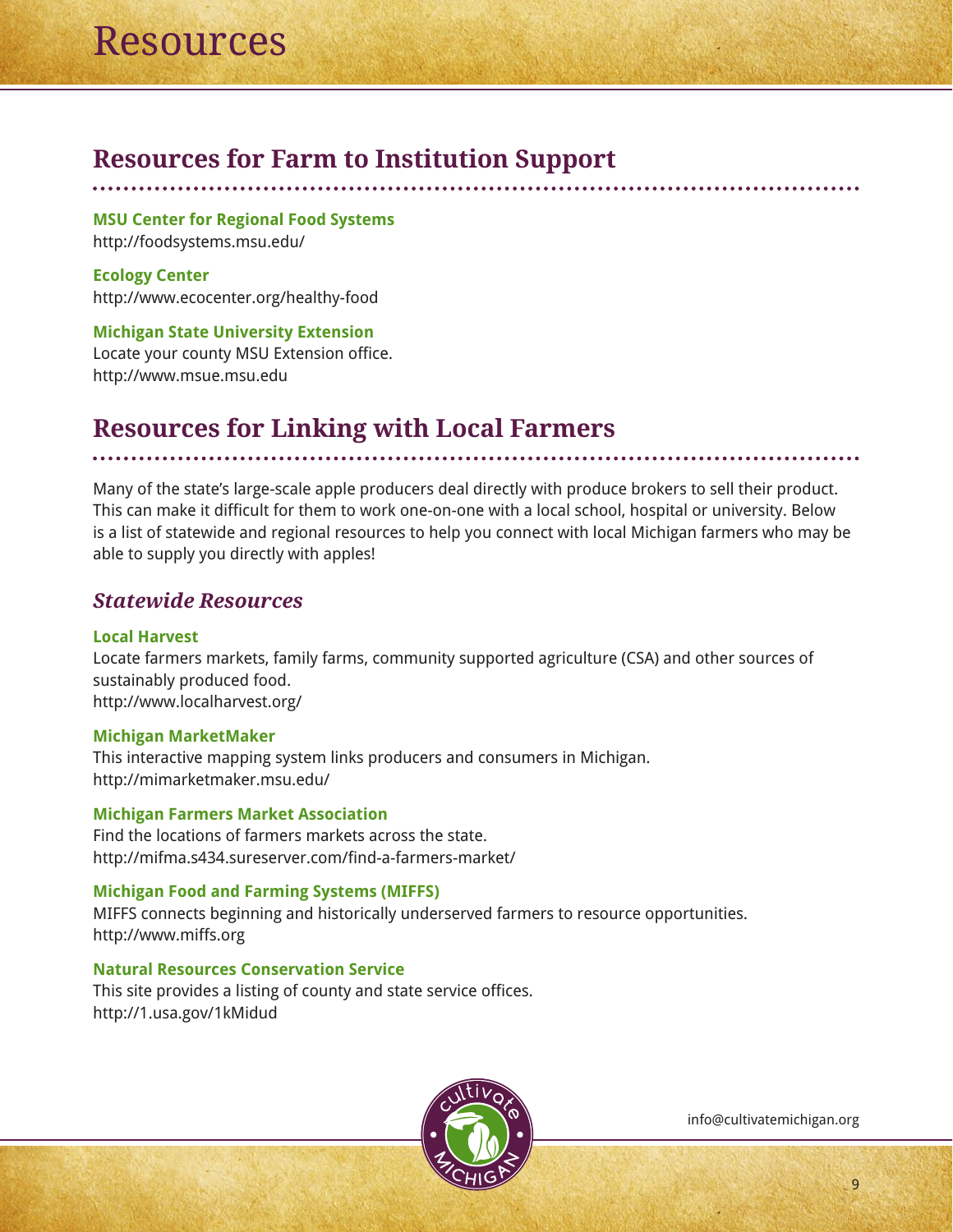#### **Michigan Farm Bureau**

Locate the local Michigan Farm Bureau office in your county. http://www.michfb.com/counties/

#### **Michigan Agricultural and Commodity Organizations**

The Michigan Agricultural Commodity directory lists the locations of and contacts for the agricultural commodity organizations in Michigan (updated Dec. 2012). http://1.usa.gov/1msHb5c

#### **Michigan Organic Food and Farming Alliance (MOFFA)**

Visit this site to download the "Eating Organically Guide". http://www.moffa.net/

#### **Certified Naturally Grown**

This site provides a current list of certified small-scale, direct-to-market farmers and beekeepers in Michigan who use natural growing and harvesting methods. http://www.naturallygrown.org/farms/list/227/MI

### *Regional Michigan Resources*

#### **Michigan Food Hub Learning and Innovation Network**

Food hubs are centrally located facilities that aggregate, store, process, distribute and/or market locally or regionally produced food.

http://foodsystems.msu.edu/activities/food-hub-network

#### **U.P. Food Exchange**

This group connects local food activity within three regions (eastern, central, western) of the Upper Peninsula and coordinates local food efforts between the regions. http://upfoodexchange.com/

#### **Taste the Local Difference**

From the Michigan Land Use Institute, this resource connects consumers in northwest Lower Michigan to local food and farms, restaurants and businesses. https://www.facebook.com/localdifference

#### **Food System Economic Partnership (FSEP)**

The FSEP Farm to School Program collaborates to bring together school officials, food service directors, contracted food service providers, parents, distributors, processors and producers to establish mutually beneficial relationships to increase the amount of locally produced food consumed by students in our schools.

http://fsepmichigan.org/index.php/farm-to-school/

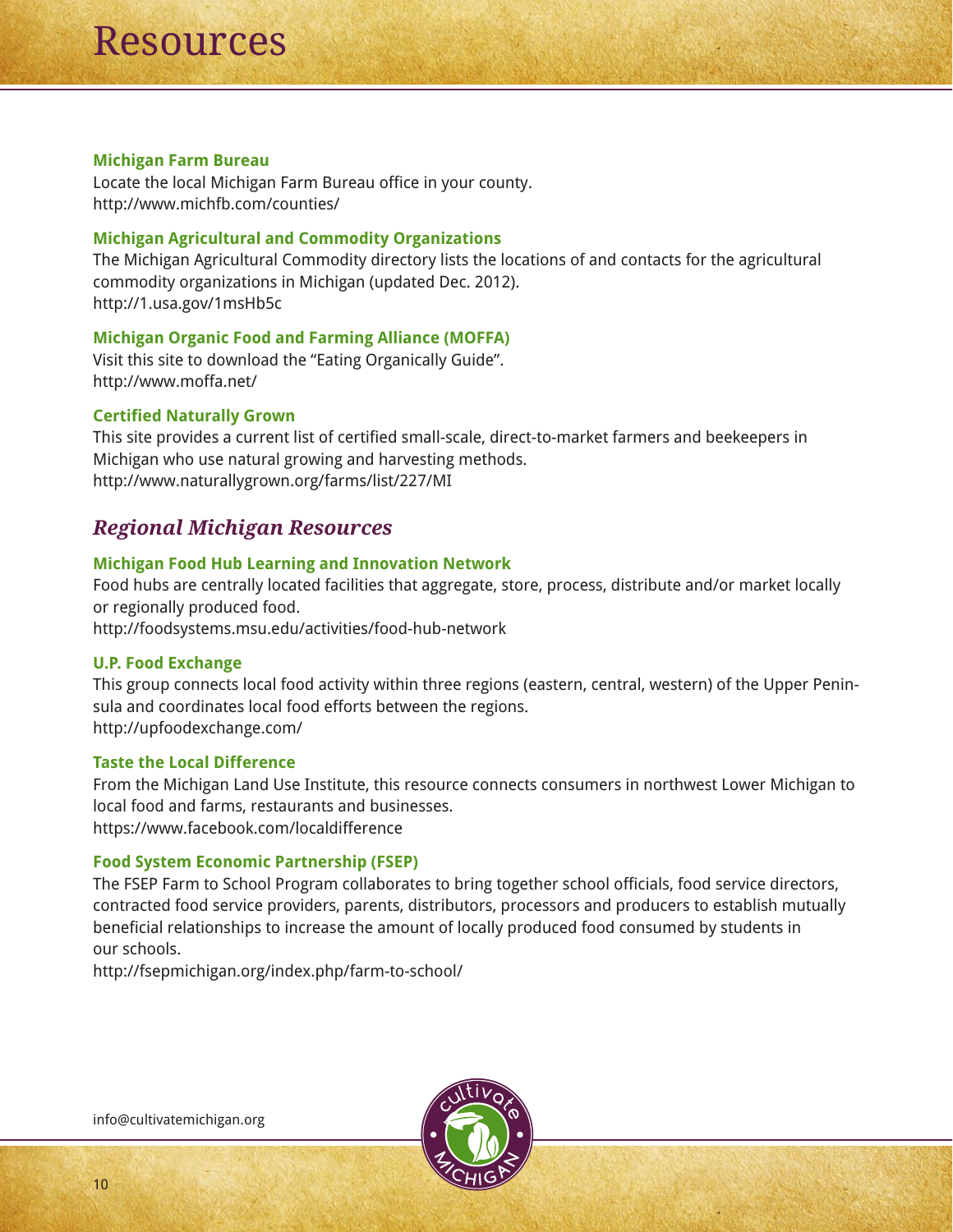*Oftentimes the best way to eat an apple is to grasp a fresh, washed fruit in your hand and take a big crunchy bite, but for those of you who are looking to incorporate apples into your menus in a variety of ways, you will find some recipes on the following pages that allow you to do just that.* 



## **Apple Fries**

#### **Yield: 60 Servings**

#### **Ingredients**

1 gallon apple cider

1 cup unsalted butter

40 tart and firm apples, cored and cut into 8 wedges each

¼ cup chopped fresh thyme

#### **Directions**

Preheat oven to 400°F. Line baking trays with parchment paper.

Pour apple cider into a large pot and cook (or simmer) over medium heat until the liquid has been reduced by one-third, or is the consistency of a syrup. Remove pot from heat and whisk in butter.

Place apple slices in a bowl and toss with half of the apple cider mixture. Place apple slices on the lined baking trays. Roast in oven for 10 minutes. Remove tray from oven, flip apples and glaze with remaining cider mixture. Continue to roast for 10 minutes. Remove from oven and allow apples to cool five minutes before serving.

*Recipe provided courtesy of Bryan Nader, Sous Chef with Mercy Health St. Mary's Campus in Grand Rapids, Mich.*

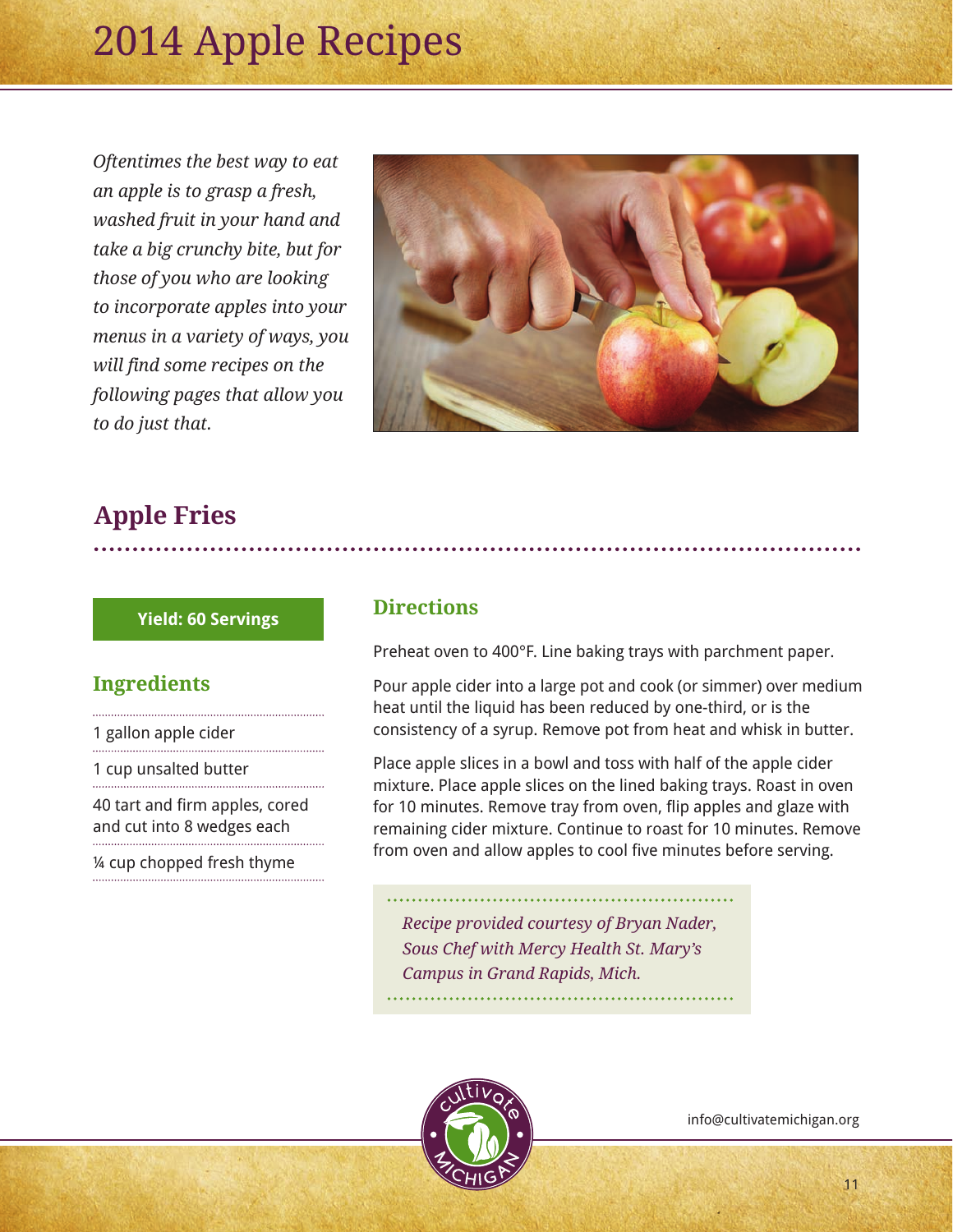## **Turkey, Spinach and Apple Wraps**

#### **Yield: 50 Servings**

#### **Ingredients**

25 12-inch honey wheat wraps

25 cups baby spinach leaves, loosely packed

6¼ pounds thin turkey breast (4 slices per wrap)

12 Gala apples, or other hard Michigan apple variety, sliced paper-thin

12½ cups shredded cheddar cheese

#### **Nutrients per serving:**

334 calories; 15g total fat (6g saturated fat); 28g carbohydrates; 3g fiber; 27g protein; 400 mg sodium

#### **Directions**

Leaving a margin free on the side closest to you, arrange a layer of greens on top of each wrap. Top each layer of greens with half of the turkey. Evenly divide apple slices and lay lengthwise across turkey. Sprinkle ½ cup shredded cheese onto wrap. Fold over the end of the wrap closest to you, then the two sides. Roll the wrap as tightly as possible toward the opposite side. Cover each wrap tightly win plastic wrap and then refrigerate, seam side down, up to 4 hours before serving. When ready to serve, remove plastic wrap and cut each wrap in half, at an angle. Makes 50 wraps.

*Recipe provided courtesy of Traverse City Area Public Schools.*

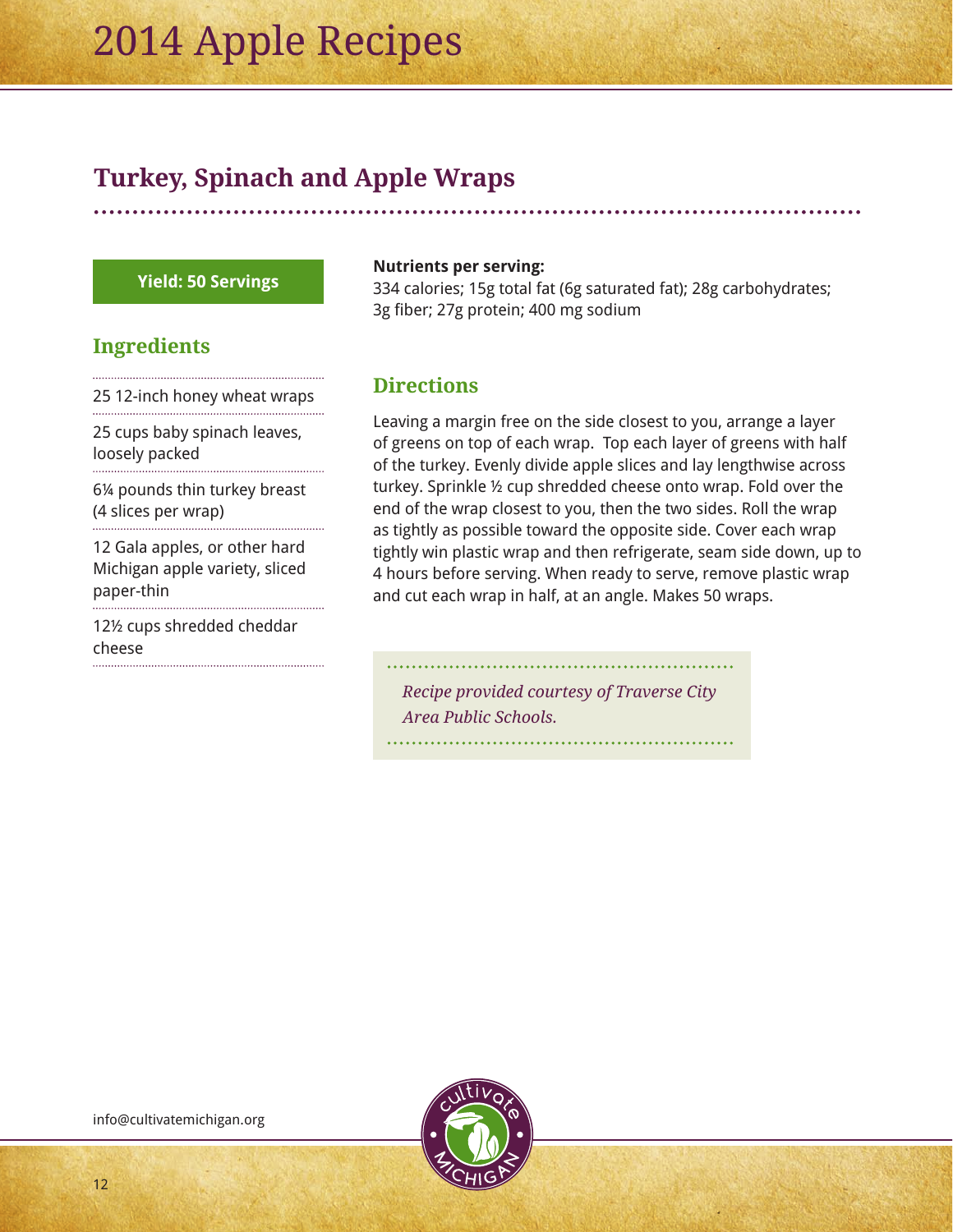## **Roots, Fruits and Leaves Slaw**

#### **Yield: 12 Servings**

### **Ingredients – Slaw**

1 head red cabbage

2 – 3 Michigan apples (any varieties)

2 – 3 carrots 

½ cup golden raisins or naturally sweetened dried cranberries

Small handful of cilantro (optional)

## **Ingredients – Dressing**

| 1/8 cup olive oil              |
|--------------------------------|
| 3 tablespoons honey            |
| 1/4 cup apple cider vinegar    |
| Juice of one lime              |
| 1 tagan gan gunain lantis nall |

1 teaspoon cumin (optional) 

Salt and pepper, to taste

### **Directions**

Shred or slice the red cabbage into fine strips and put it in a large mixing bowl. Grate the carrots using a large-holed grater and add shredded carrots to bowl with cabbage. If using cilantro, finely chop a small handful and add it to the slaw mixture. Add the raisins. Cut apples into thin matchstick pieces (or spiralize) and add to slaw mixture. (Note: If you are preparing this slaw in advance of serving, cut the apples when you're ready to dress and serve the salad to avoid browning, or slice and store apples in water with lemon until ready to combine and serve.) Toss slaw mixture together well.

For the dressing, add honey, apple cider vinegar, lime juice, cumin, salt and pepper to a small bowl. While whisking, drizzle in olive oil. Drizzle dressing over the slaw and toss until well-coated. Serve chilled, and enjoy eating those tasty plant parts!

*Recipe provided by Lauren Rhoades, FoodCorps Service Member at Magnolia Speech School in Jackson, Miss.*

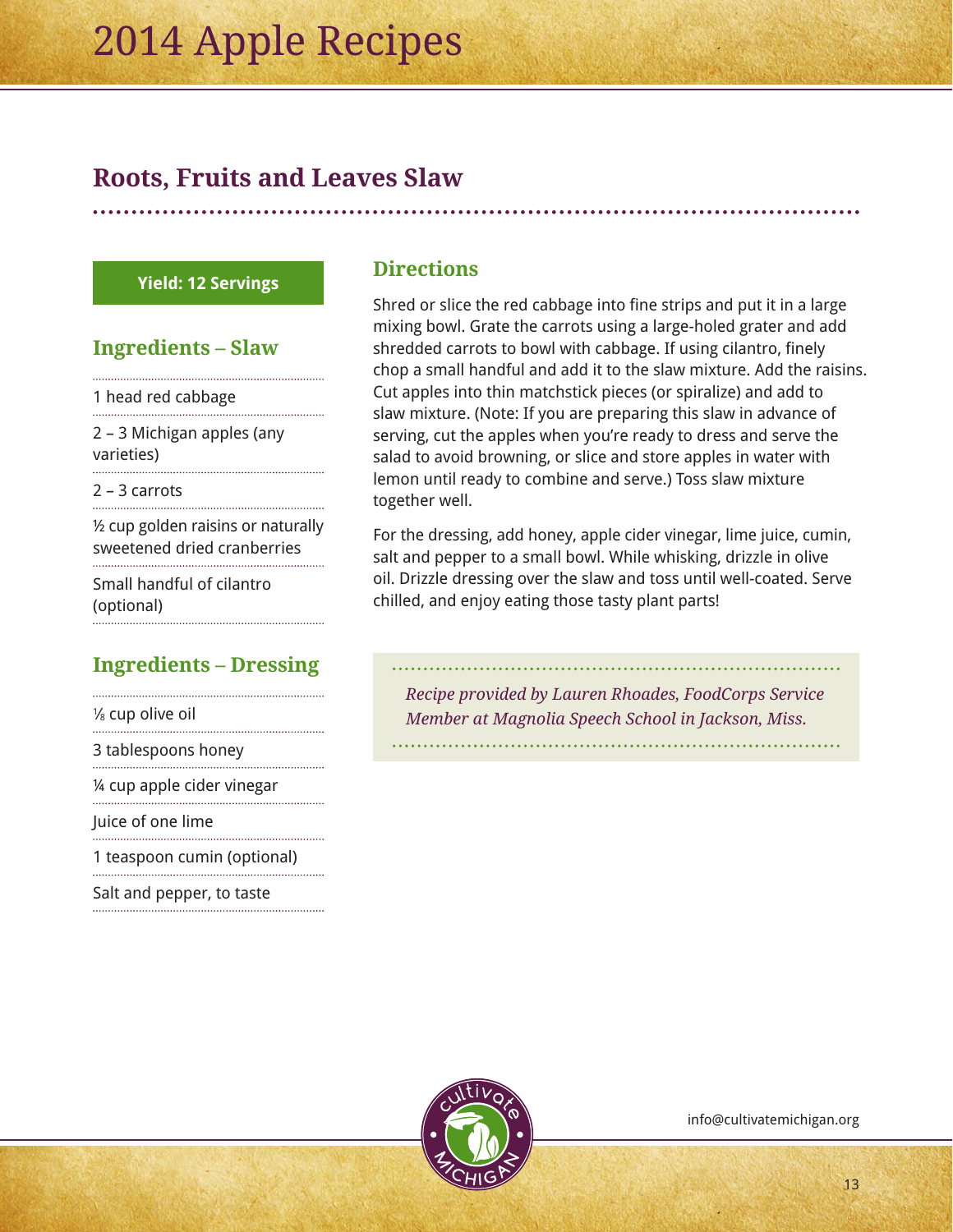# **Cran-Apple Crisp**

#### **Yield: 6 Servings**

### **Ingredients**

4 large Michigan apples, thinly sliced

1 16-ounce can whole cranberry sauce

2 teaspoons butter

1 cup rolled oats

1<sup>1</sup>/<sub>3</sub> cups packed brown sugar 

1 teaspoon cinnamon

#### **Nutrients per serving:**

293 Calories; 3 g Total Fat; 0 mg Cholesterol; 36 mg Sodium; 70 g Total Carbohydrate; 6 g Dietary Fiber; 46 g Sugars; 2 g Protein

### **Directions**

Preheat oven to 400°F.

Mix together the apples and the cranberry sauce in a bowl. Spoon into an 8 x 8-inch baking dish.

Mix the oats, brown sugar and cinnamon in a bowl, add melted butter and mix well. Sprinkle over the fruit and bake, covered, for 15 minutes. Bake for an additional 10 minutes uncovered, or until the topping is crisp and brown.

Serve warm or cold.

Note: Two individual packets of flavored instant oatmeal can be substituted for the oat mixture.

*Recipe from the National Extension Association of Family and Consumer Sciences, Living Well Cookbook.*

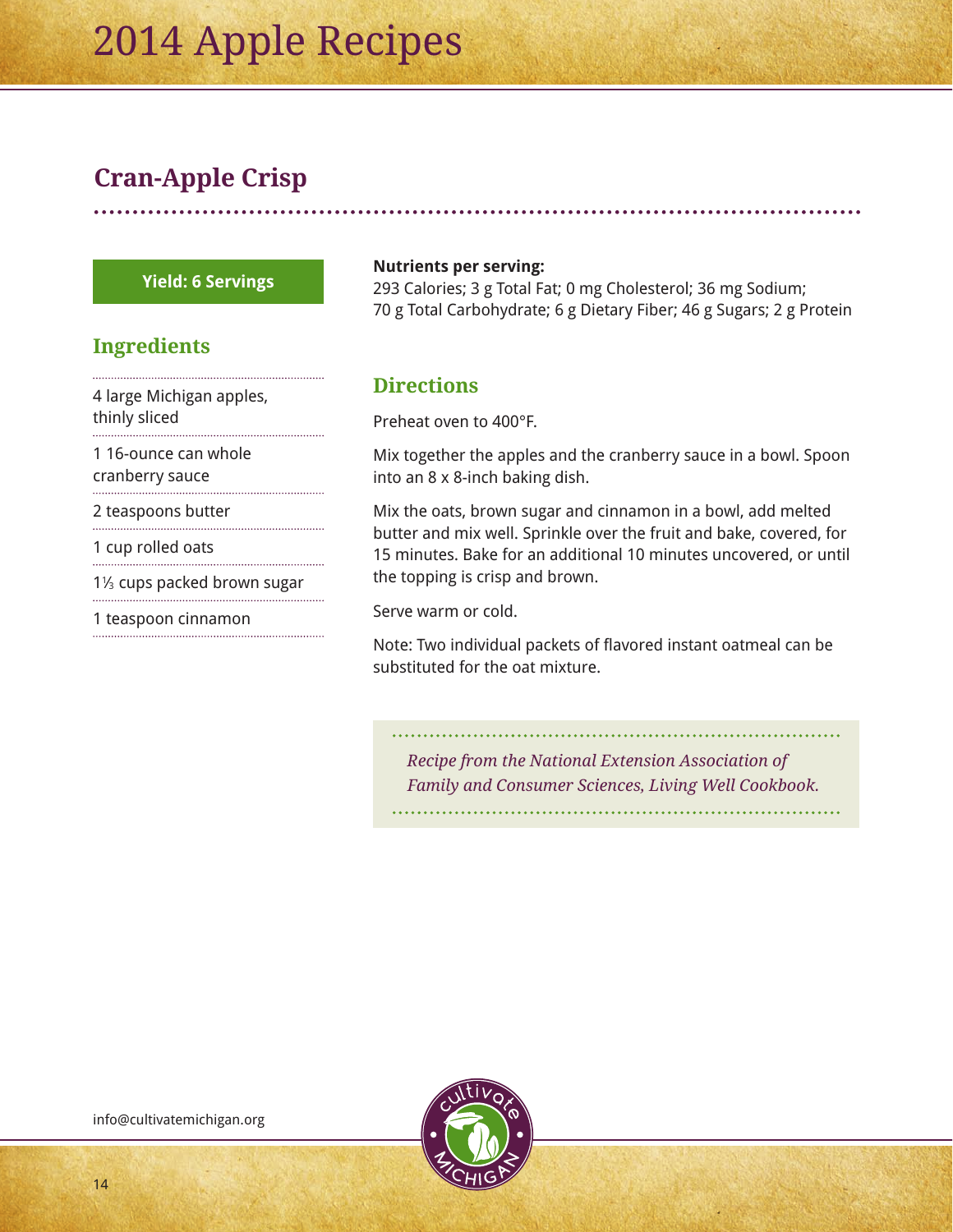## **Roasted Apple & Butternut Squash Soup**

**Yield: 32-48 servings Serving Size: 1 cup**

## **Ingredients**

24 – 32 pounds of butternut squash, peeled & seeded (about 48 – 64 cups cubed)

16 yellow onions

16 apples, peeled & cored (McIntosh apples work great)

1.5 cups olive oil

4 – 8 quarts low-sodium chicken stock

4 teaspoons curry powder

1 ⁄3 cup salt (divided in half)

8 teaspoons black pepper (divided in half)

#### **Directions**

Turn oven on to 425˚ F.

Peel the butternut squash using a vegetable peeler or knife. Slice in half lengthwise & scoop out seeds. Cut into 1-inch cubes (you should have 48 – 64 cups of cubes).

Peel & cut onions into 1-inch cubes. Rinse, peel & remove core of apples. Cut into 1-inch cubes.

Toss the butternut squash, onions & apples with olive oil, half of the salt & half of the pepper. Place mixture on baking sheets, spreading them as a single layer on each sheet.

Roast in oven for 35 – 45 minutes (until very tender/soft), stirring occasionally.

Heat the chicken stock to a simmer on the stove.

When the vegetables are done cooking, put them in a food processor (in batches) with a little chicken stock & blend/puree.

After blending/pureeing all of the roasted vegetables & apples, place the blended mixture in a large pot & add enough chicken stock to make a thick soup.

Add curry powder, rest of salt and pepper. Stir, taste to make sure seasoning is right, heat through & serve hot!

#### Enjoy!

*Recipe provided courtesy of the Prescription for Health Program at Washtenaw County Public Health.*